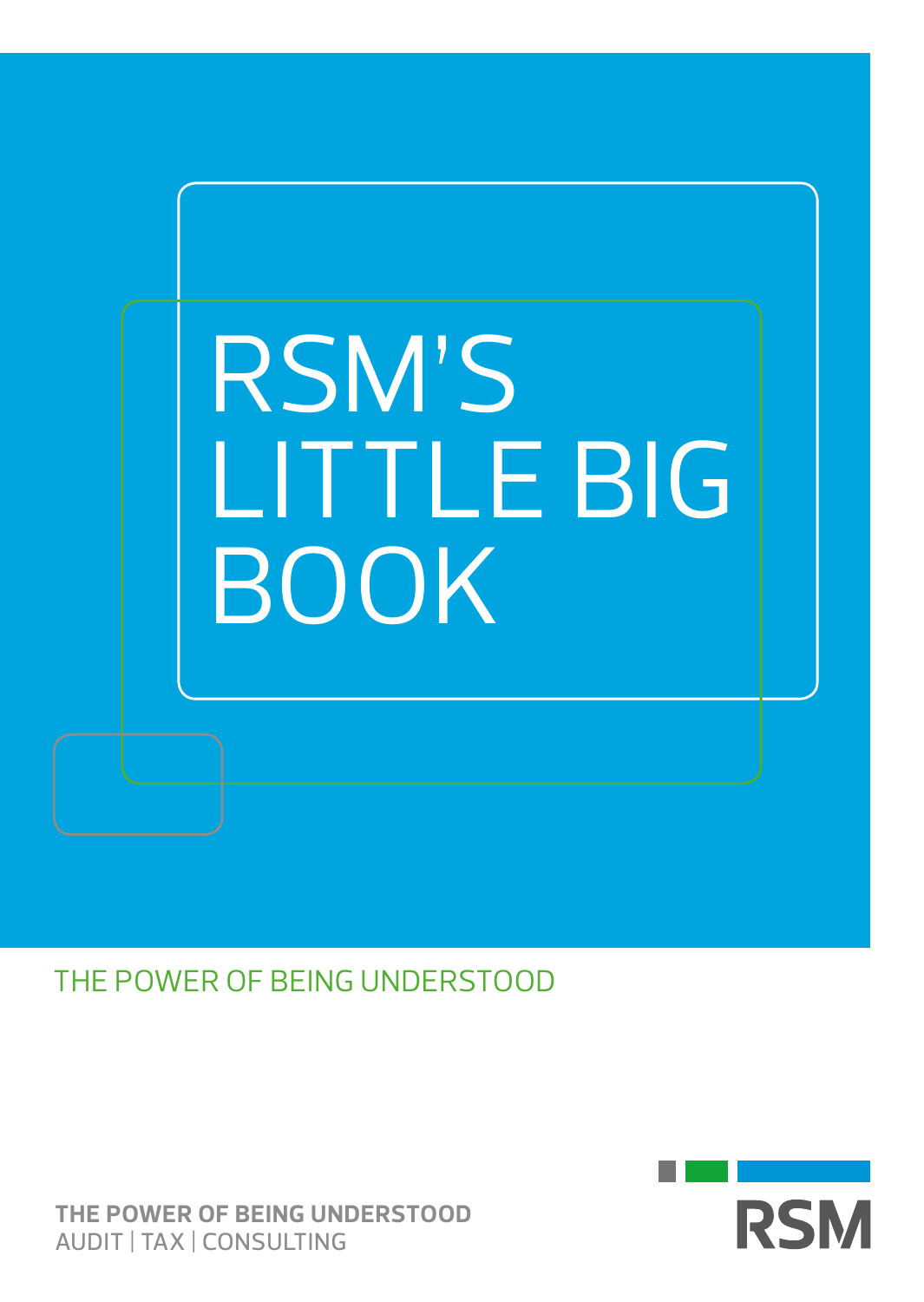# WE LISTEN

#### **Our promise**

We listen to your needs.

We take the time to truly understand your business.

We help you create value.

We help your business move forward.

You experience: **The power of being understood**

#### HOW THIS BOOK WORKS

This little big Guide signposts the 10 most Important Things you need to know about RSM and why we can be critical to your business success.

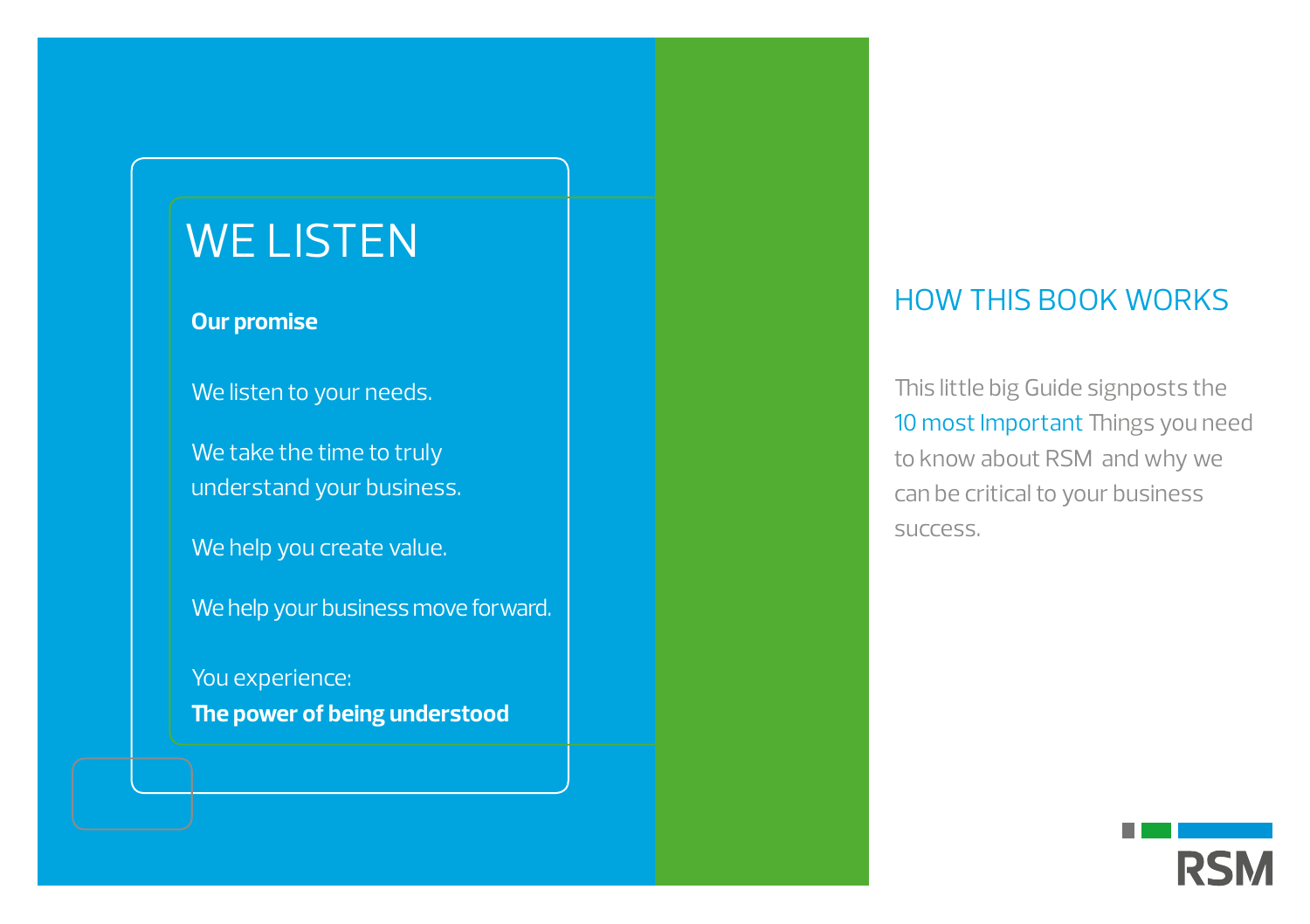

## **1.** THE POWER OF BEING UNDERSTOOD

#### **At RSM we have learnt to listen.**

We believe in building strong, collaborative client relationships based on a genuine understanding of needs, strategy and aspirations. We believe in striving to be an essential part of our clients' business, thinking ahead and responding rapidly to changing needs.

#### Collaboration. Understanding. Ideas and insight.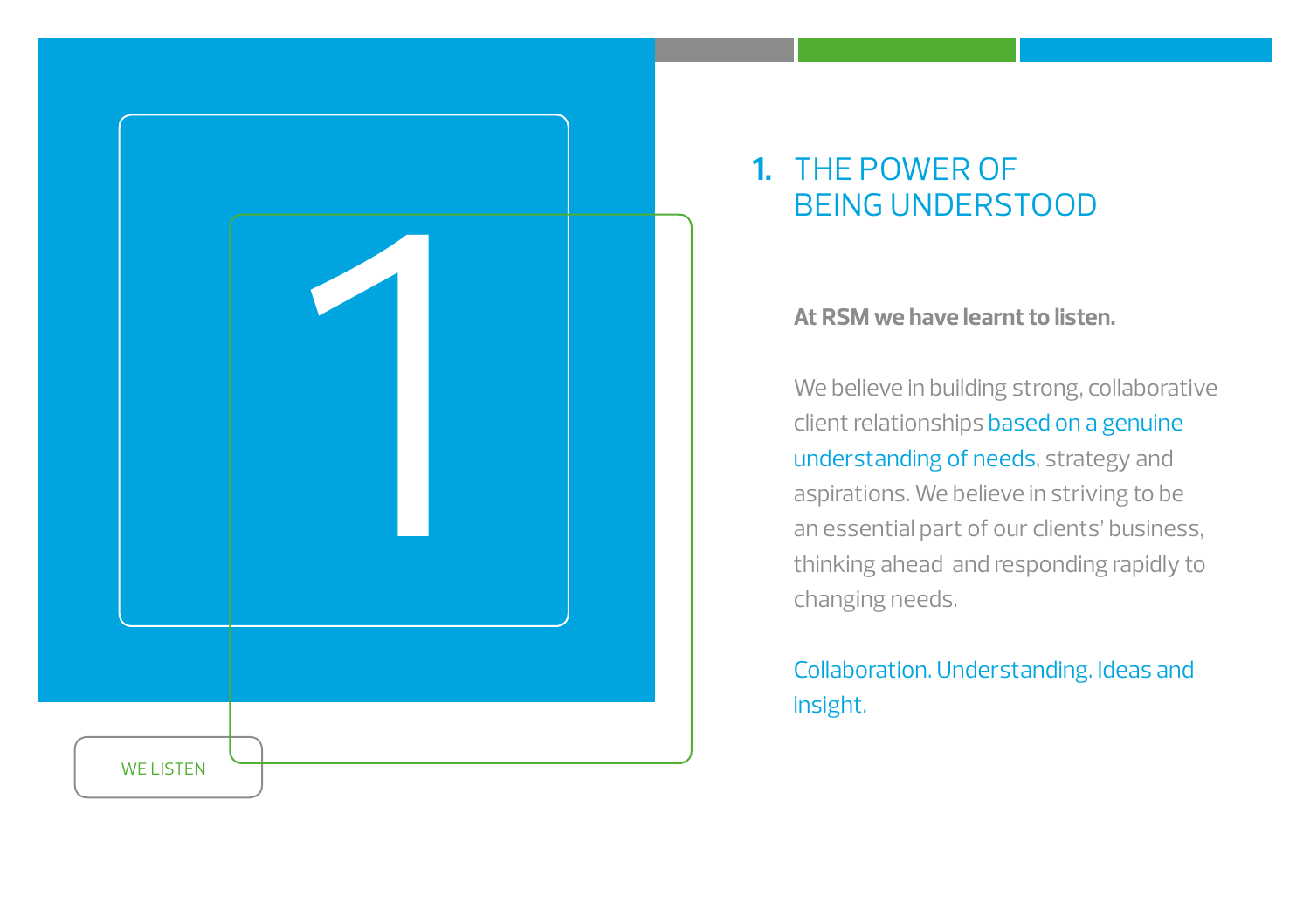

#### **2.** THE RAPIDLY CHANGING WORLD OF WORK

Big Data, Internet of Things and Cyberactivism are turning your world upside down. We are here to help you at every stage of your transaction. We know advice can be sound and practical, and still be innovative. Country, market and sector knowledge, combined with specialist technical experience. Applying the right mix of technical, commercial and operational experience to your business opportunities.

#### Supporting and empowering you every step of the way.

WE SUPPORT YOU EVERY STEP OF THE WAY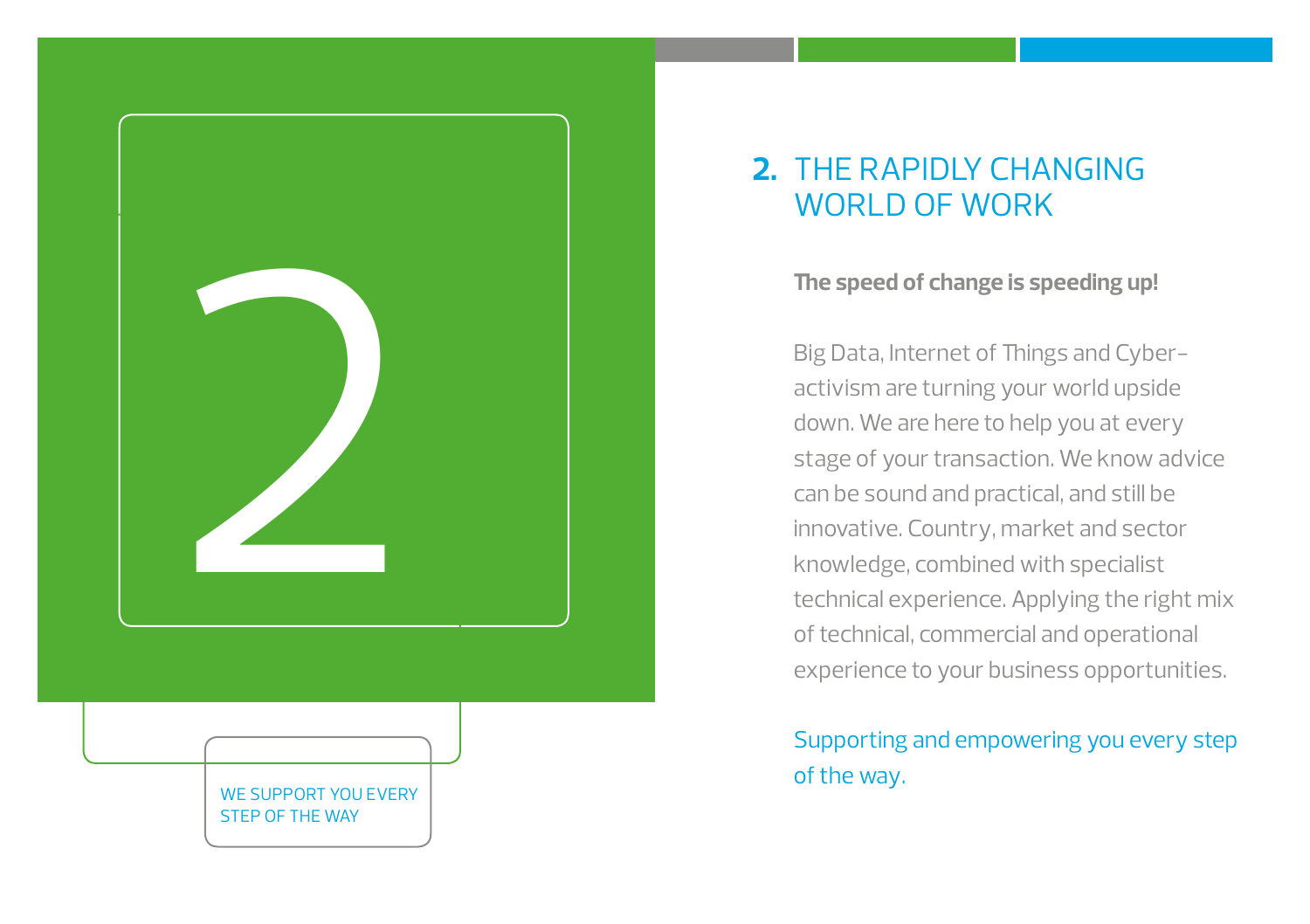

## **3. DOING BUSINESS WITH FRIENDS**

**We have built our business on strong personal relationships.** 

Relationships based on genuine respect and understanding. We understand the dymamics of business. Doing business with friends is all about personal service, thinking ahead and delivering measurable results.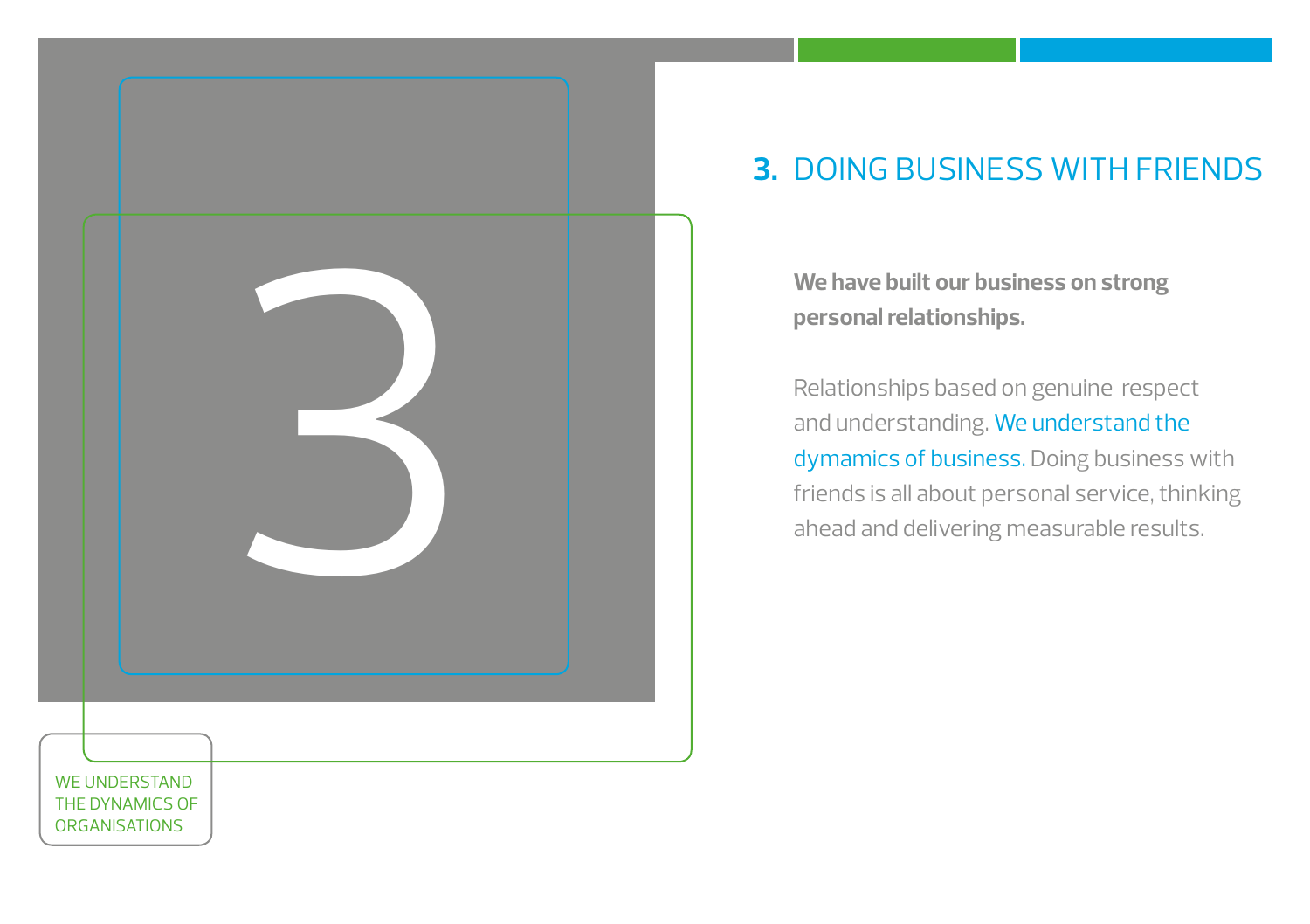

## **4.** WE ARE ENTREPRENEURS TOO

**Like you, we are business people.** 

We understand the passion, stress and excitement of business. This gives us 'a feet on the ground' approach. Allowing you to benefit from the ideas and insights of our most senior experts, as they anticipate challenges and identify opportunities.

We offer not only a global vision backed by local knowledge, but also local vision backed by global knowledge.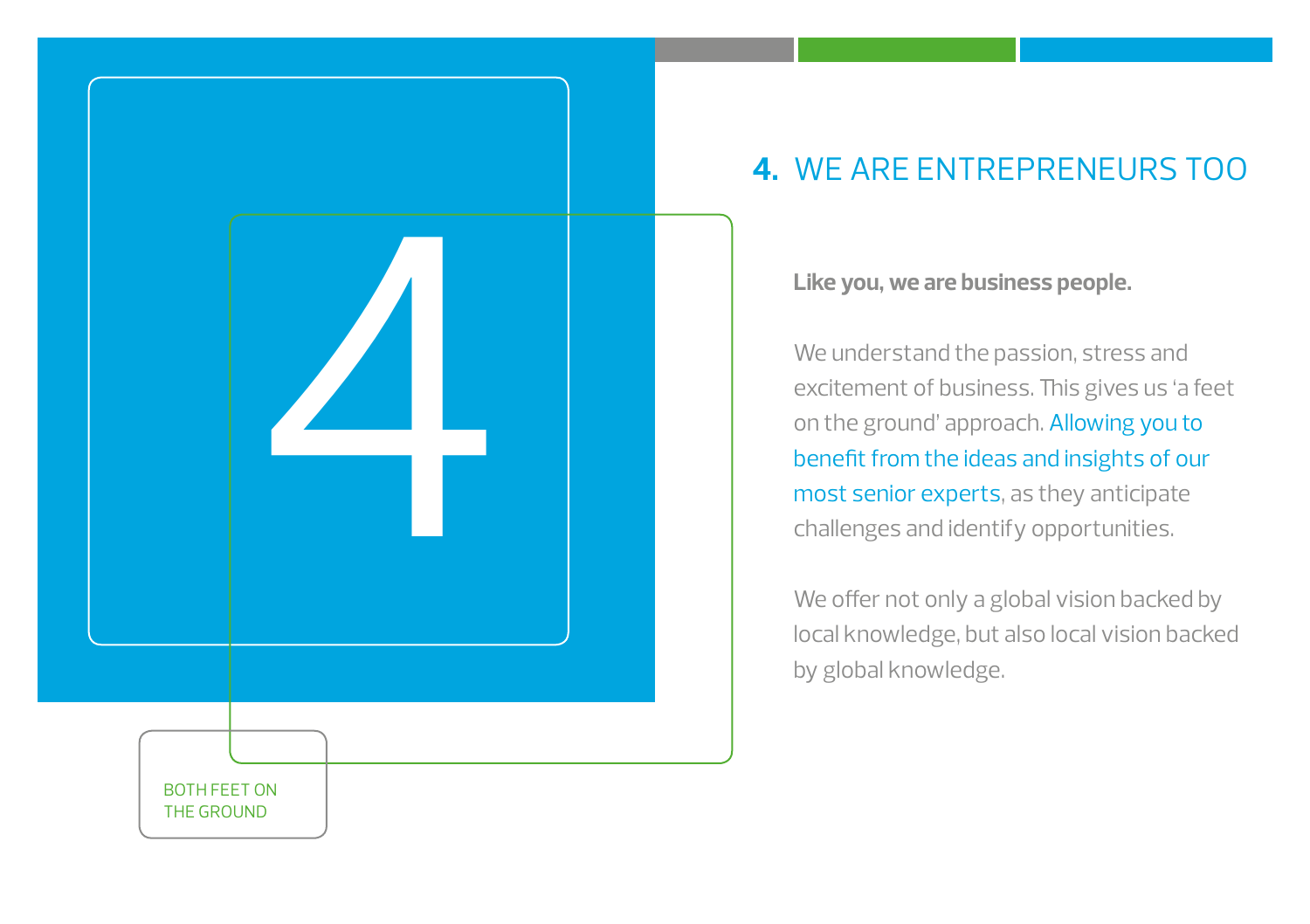

## WE HAVE OUR PRINCIPLES **5.**

#### **RSM is guided by principles.**

We act on them and we are loyal to them. Quality, for example, is a principle that is found in every aspect of our work. Wherever in the world you do business, you will find that our services are of the highest quality. At RSM, we work with the best professionals. Experts in your field or industry, and in many more too.

This ensures you receive advice with a 360-degree perspective. And we go further. Many of our senior partners are thought leaders – professionals with an entrepreneurial spirit and a passion for renewal. Making optimal use of the leading expertise – that's our commitment to quality.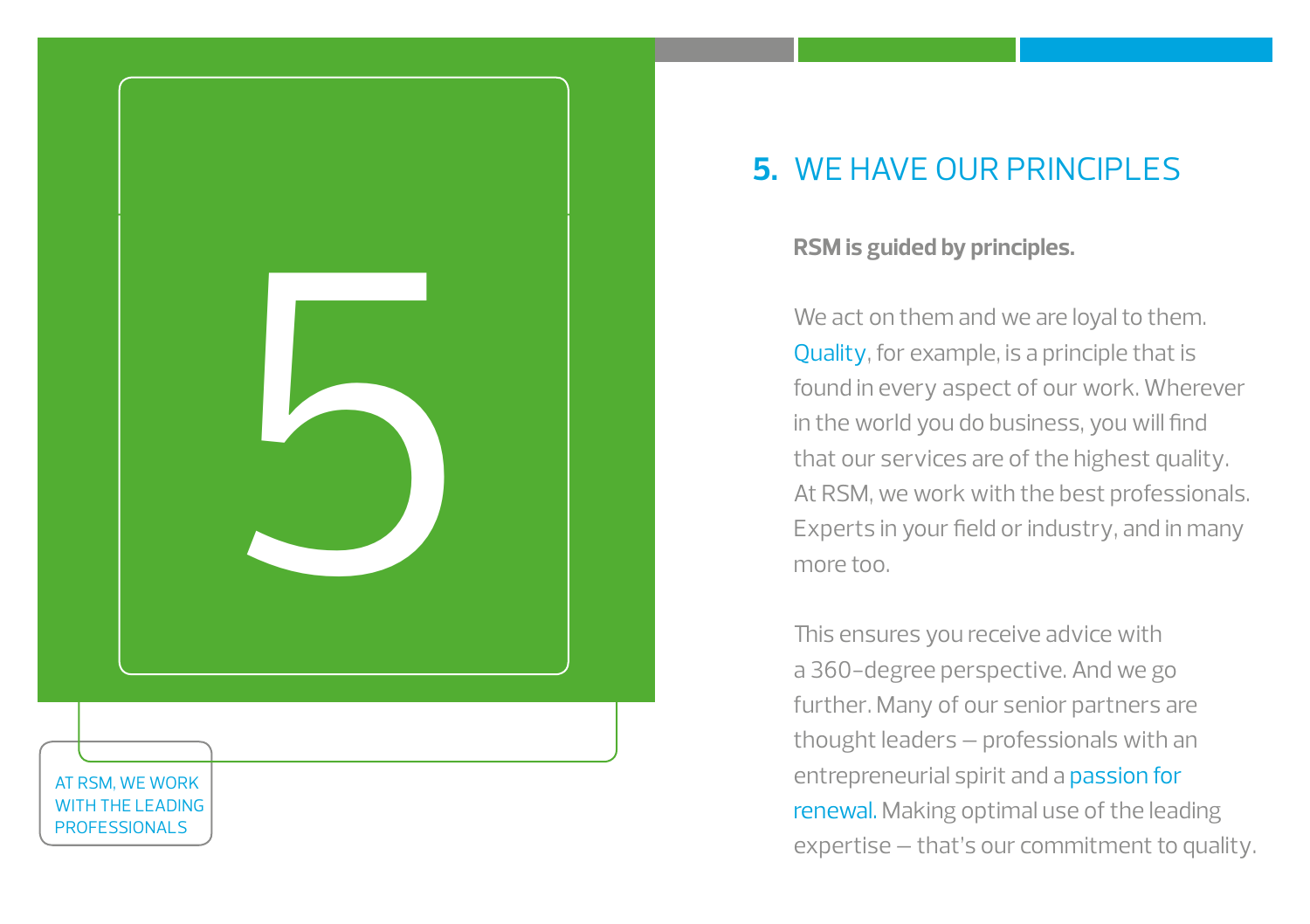

## **6.** A REAL SPARRING PARTNER

We believe our clients should benefit from the ideas and insights of our most experienced experts, locally and globally. This means we won't always agree instantly.

But you can always trust that we are working in your interests. Discovering opportunities by revealing risks.

Empowering you to face the future with confidence.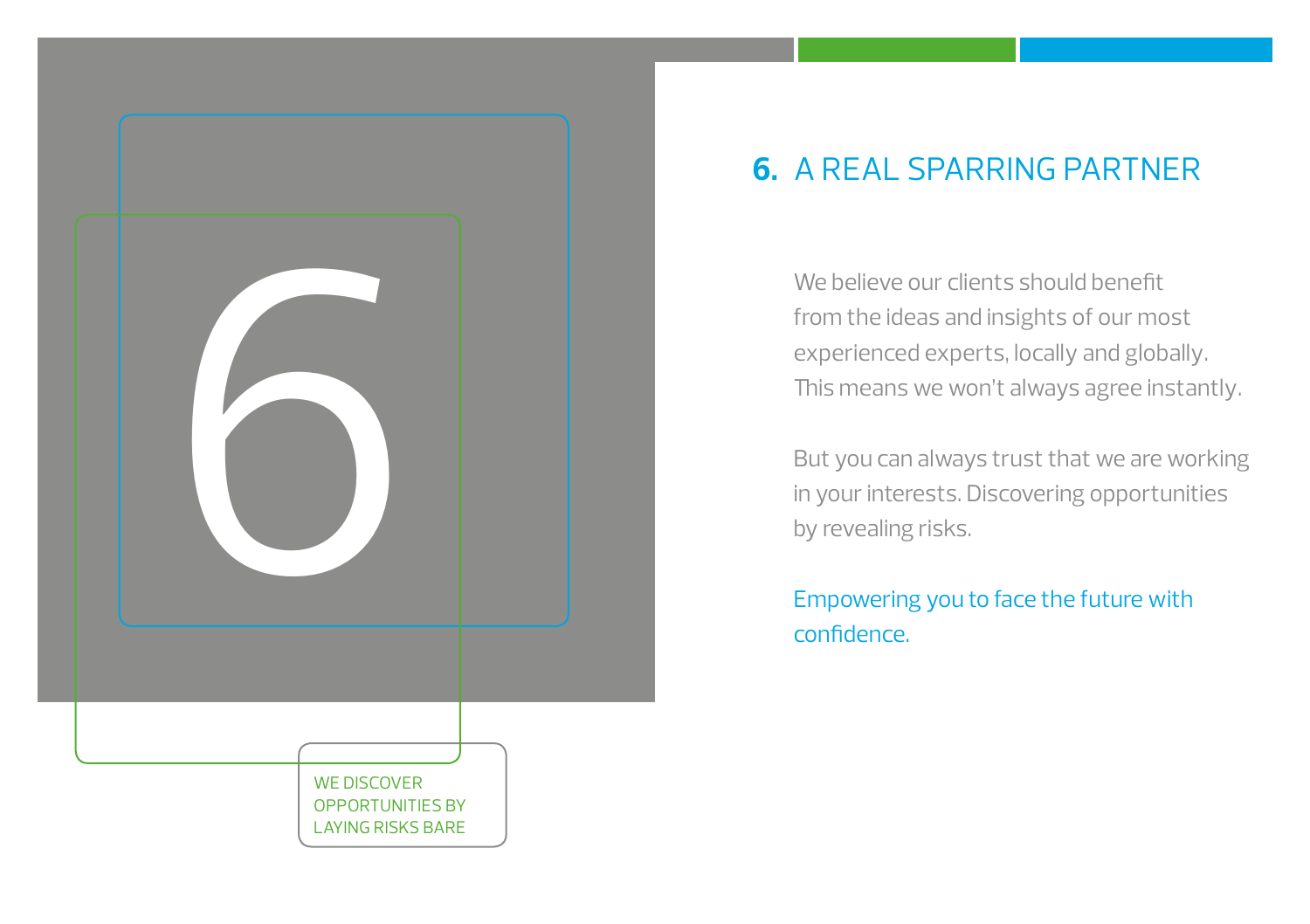

## A PROFESSIONAL **7.** PARTNERSHIP

#### **Risk is always at the forefront of our mind.**

We work with you to protect your assets, your reputation and your future. We help you understand the threats your business may face. Working from a global footprint, we deliver tailored expertise that will help you to maximise your returns and minimise your risks.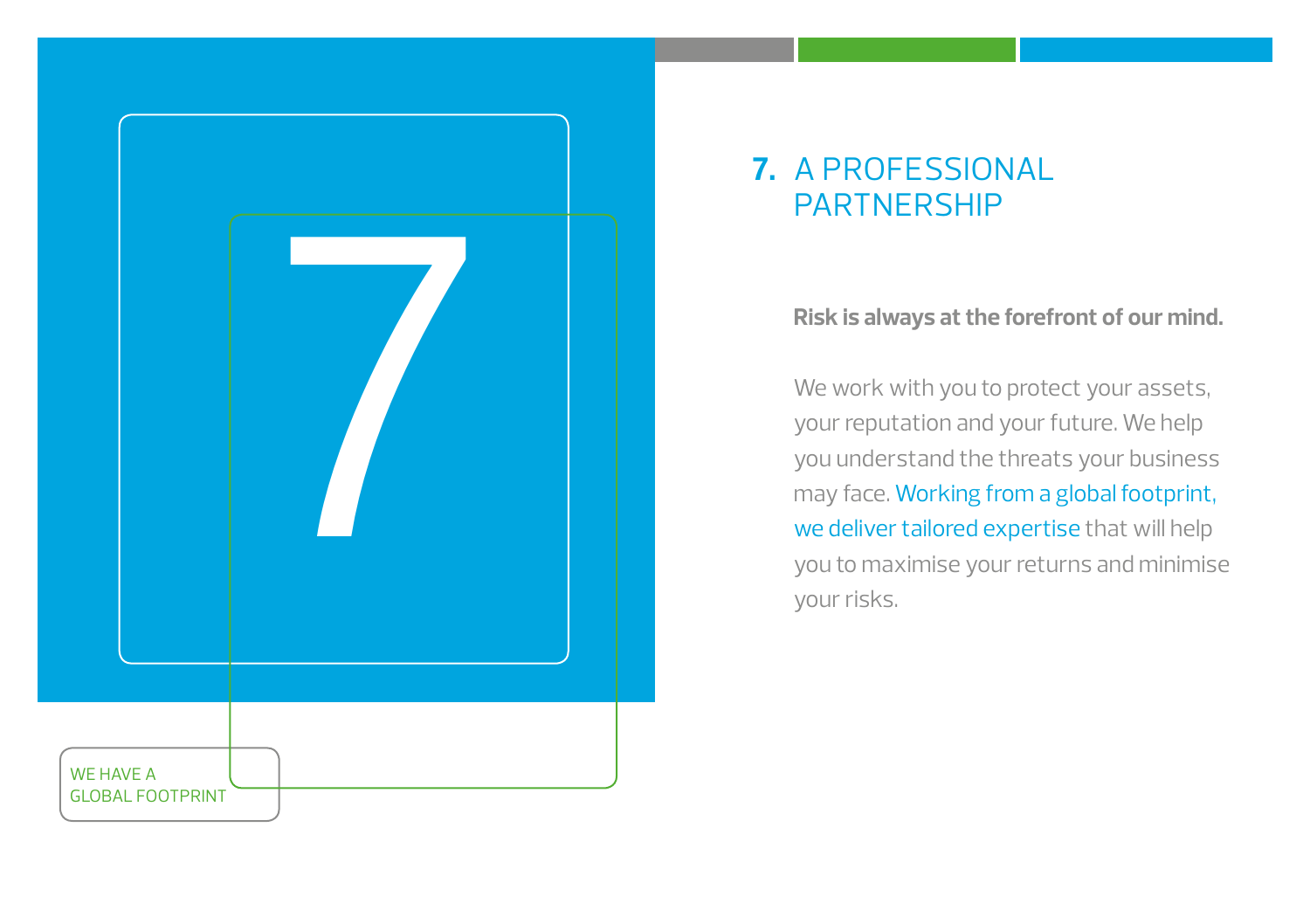

## 8. COMPLIANCE

The reason a Bugatti has good brakes is not to enable it to stop, but to enable it to go faster.

You want to be in control. To steer your company so it accelerates rather than slows. We connect the inside and outside world. Couple your processes to international rules. Help you develop a tax and business structure that gives you the maximum flexibility.

We're prepared, so you are too. By helping you pass barriers easily, you can aim straight at your goal. Our business is to think deeply about your business.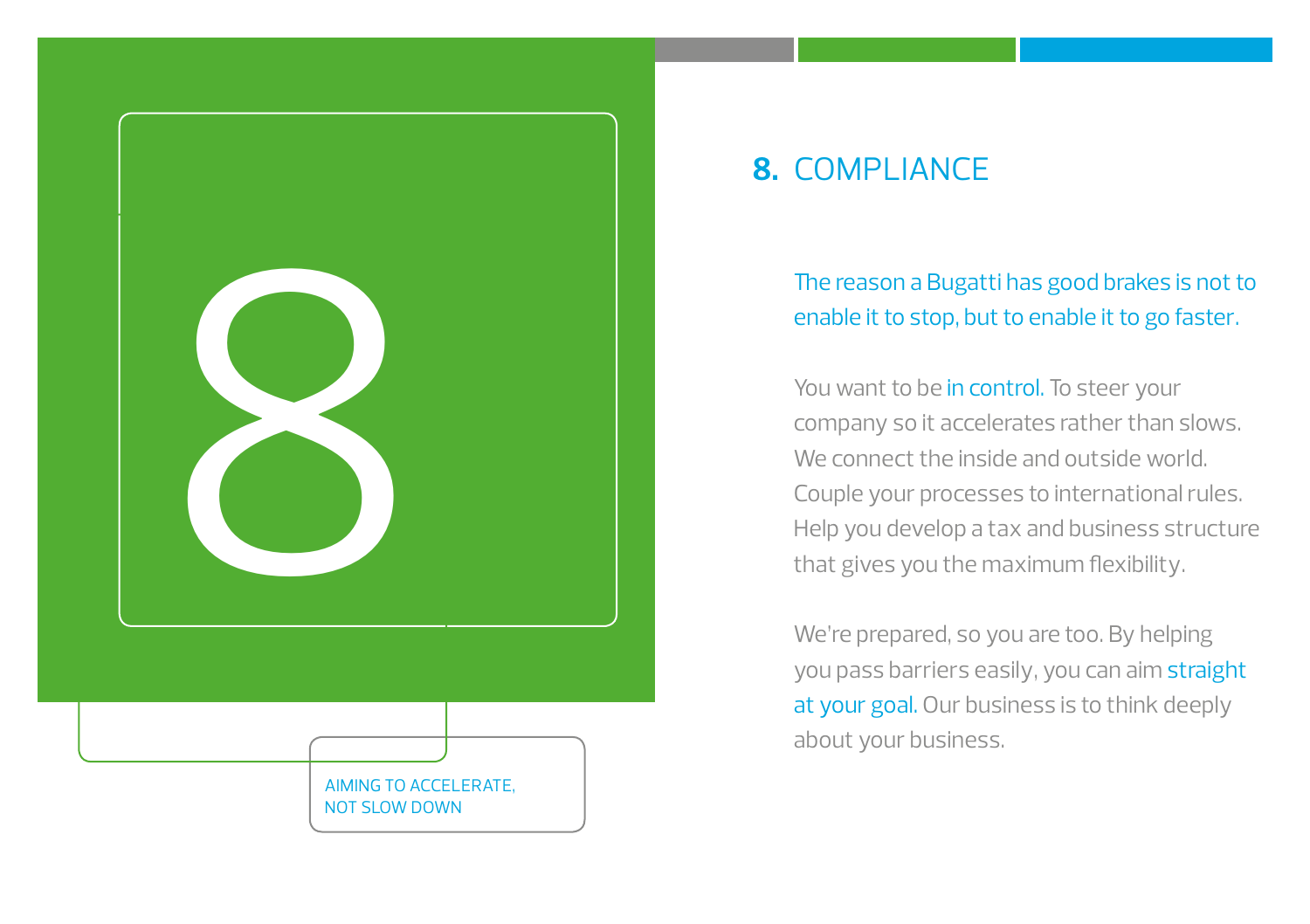

## **9.** CONTROL

#### **Thinking with you is in our genes.**

This means you can expect advice whether or not you asked for it. In a fast-changing world it's crucial you always have the best information at hand.

This way you can meet the future with confidence.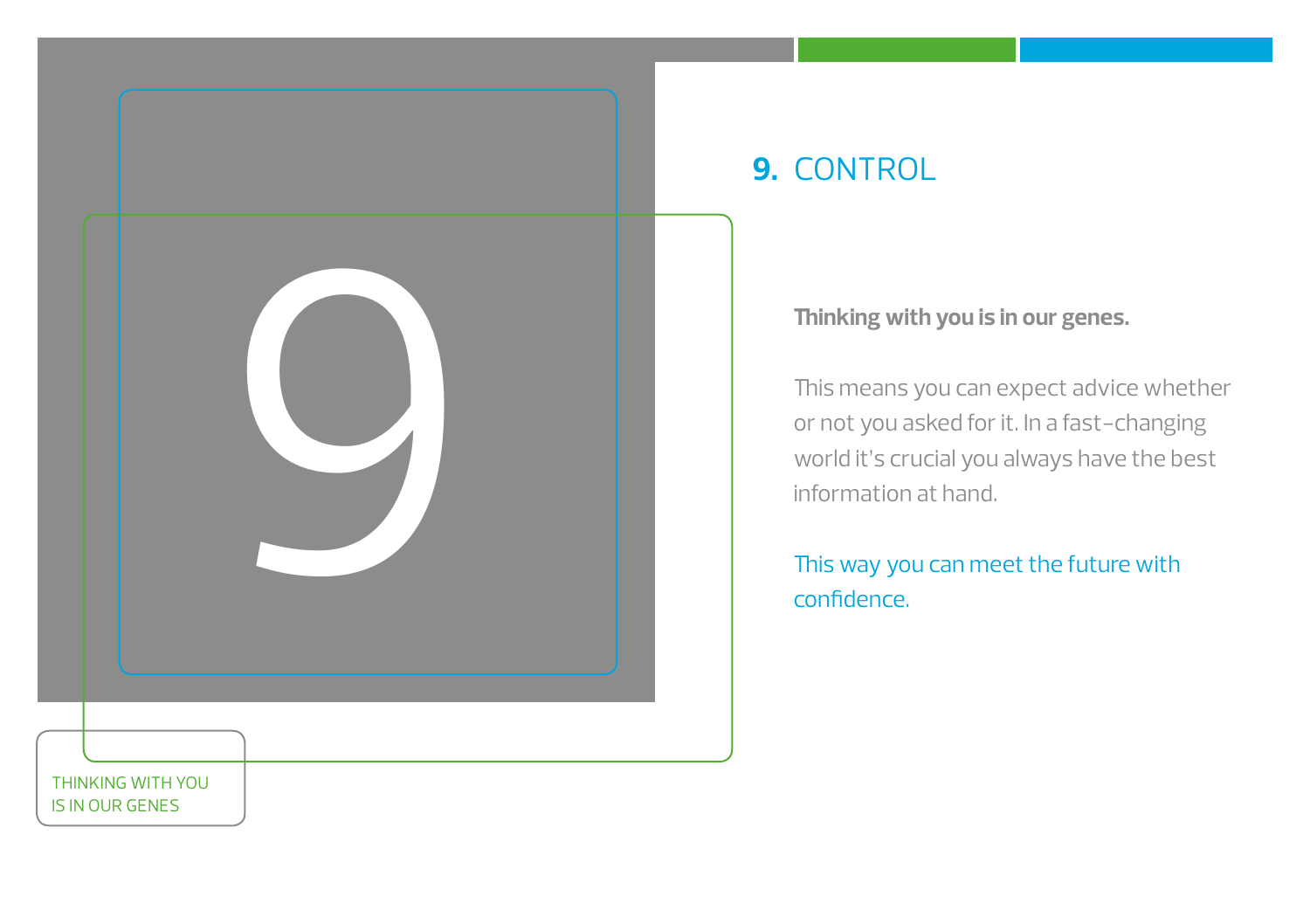

## **10.** COFFEE?

If our little big Guide to RSM has awaken your interest, why not gives us a call and come round for a chat?

You can be assured of a good coffee, a warm welcome and a listening ear!